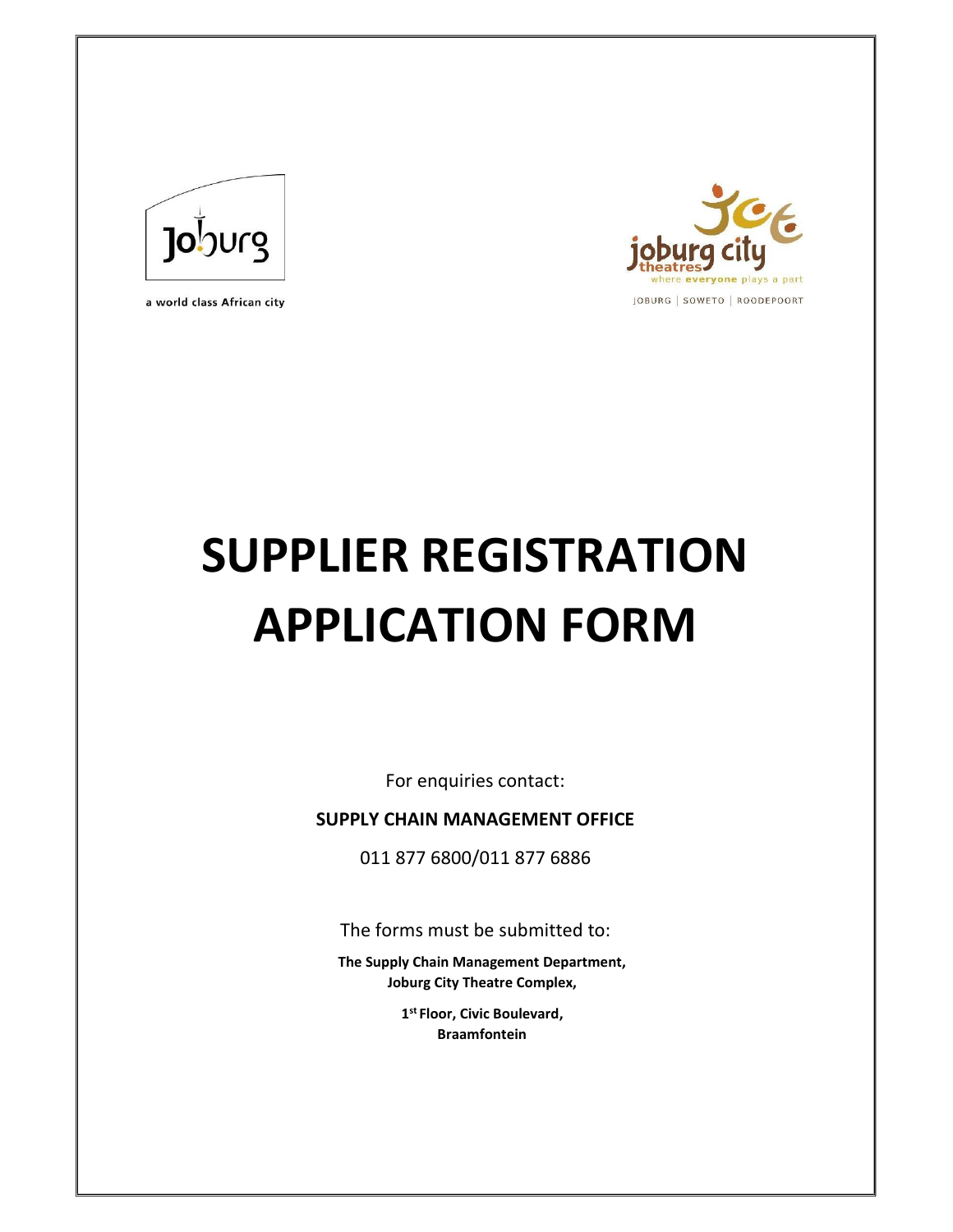# **TO ALL SUPPLIERS SEEKING REGISTRATION AS A PREFERRED SUPPLIER ON THE DATABASE OF JOBURG THEATRE (PTY) LTD**

All suppliers are herewith invited to register as an approved supplier on the database of Joburg City Theatres.

In order to comply with the policies and procedures set out in the company's Supply Chain Management Policy; Joburg City Theatres developed a supplier database to be used by the Supply Chain Management Office.

The purpose of this database is to give all prospective providers an equal opportunity to submit quotations to Joburg City Theatres and to enhance transparency and equality. The database will also contribute to better administration and compliance with the MFMA and legal framework effective from 7 December 2011.

Preference will be given to suppliers registered on the database, but it does not necessarily follow that suppliers who are not registered as yet will be totally exempted from quoting for the supplying of goods or service to Joburg City Theatres.

Database registration forms are obtainable from Joburg Theatre's website as well as at the physical address. It is imperative that suppliers read the application carefully, complete it in full and sign it. Joburg City Theatres reserves the right to reject any incomplete application form accompanied by insufficient information.

#### **Instructions to the suppliers:**

- 1. The application forms must be completed in full
- 2. All required and supporting documentations must be submitted jointly with the form
- 3. Failure to submit supporting and requested information will lead to your company not being registered.
- 4. A **maximum of five commodities** must be reflected on the application form. Reflecting more than five commodities will nullify the application.
- 5. The required information section (pg. 2) is an indication of what information is required for your registration to be accredited and registered without delays.
- 6. Banking Details and Authorisation for Electronic Transfer of Funds is critical to ensure that there are no delays for JCT to effect payment to your company.
- 7. It is compulsory to complete Products and Services section. Please be specific in terms of products and/or services that your firm can supply. Please tick in the appropriate box and provide specific information on the next page. This section will enable JCT to afford your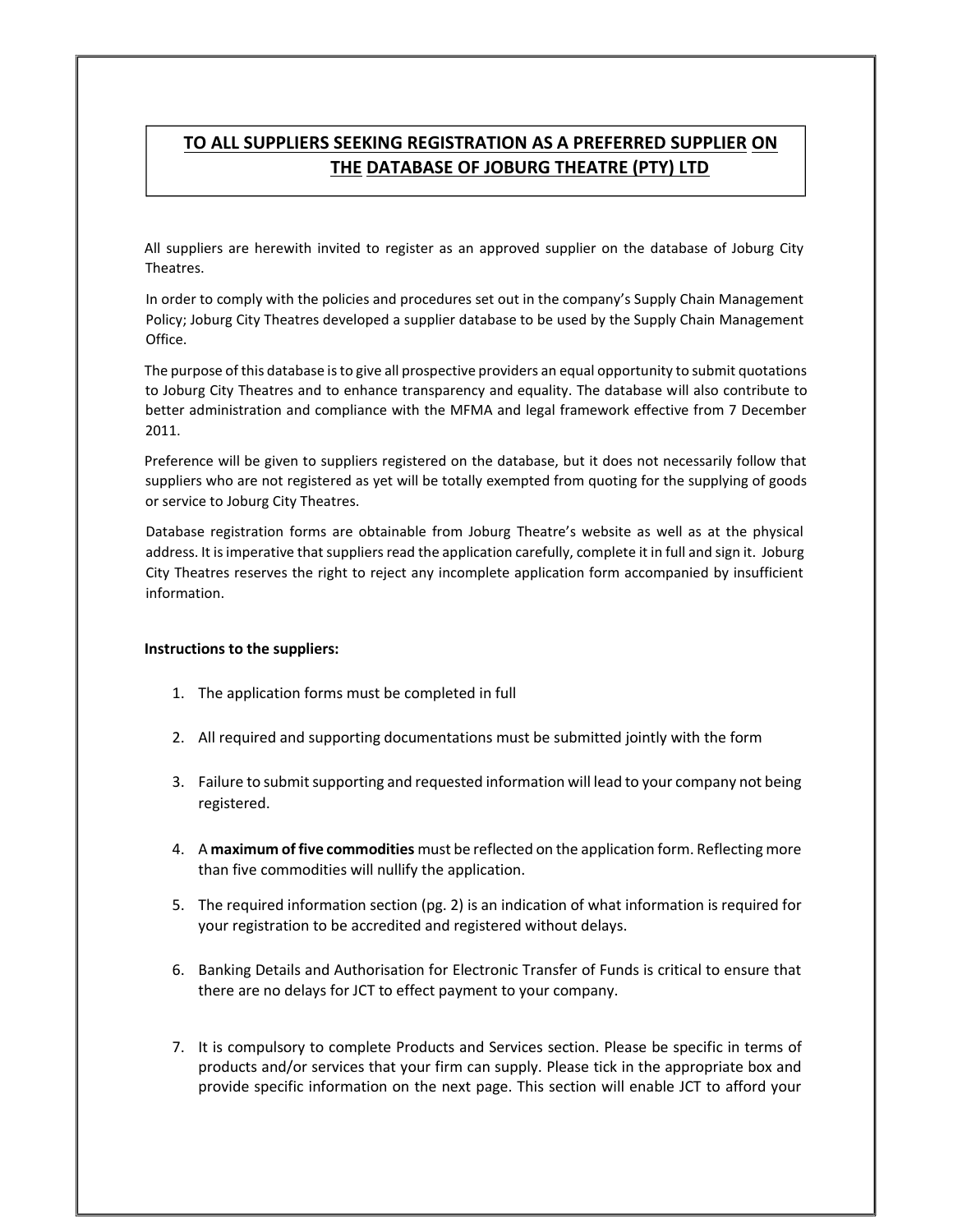company an opportunity to submit quotations or tenders whenever the opportunities arise. JCT will still invite tenders through public media.

- 8. Whilst JCT prefers to deal with businesses that embrace and comply with Broad Base Black Economic Empowerment Act, non-complying suppliers will also be registered but not accredited for BEE purposes.
- 9. Trade Experience section must be completed in full to give JCT an understanding of whether your firm has experience of supplying the products and services your firm is applying for. Lack of experience will not necessarily lead to your firm not being accredited or registered.
- 10. Financial Information Section on page 14 must be completed to give JCT an understanding of your company's financial standing. Latest audited financial statements must be supplied with the application. Startup companies without financial history will also be eligible for registration.
- 11. Declaration of Interest section is compulsory and must be completed in full. Failure to complete this section will lead to your company not being registered.
- 12. JCT reserves the right to validate all information supplied and any misrepresentation of facts may lead to disqualification and potentially being restricted to do business with other spheres of government and/or other organs of the state.
- 13. A duly completed Form together with supporting documentation must be submitted to the address indicated on the front page. JCT will not accept electronically sent forms or faxes.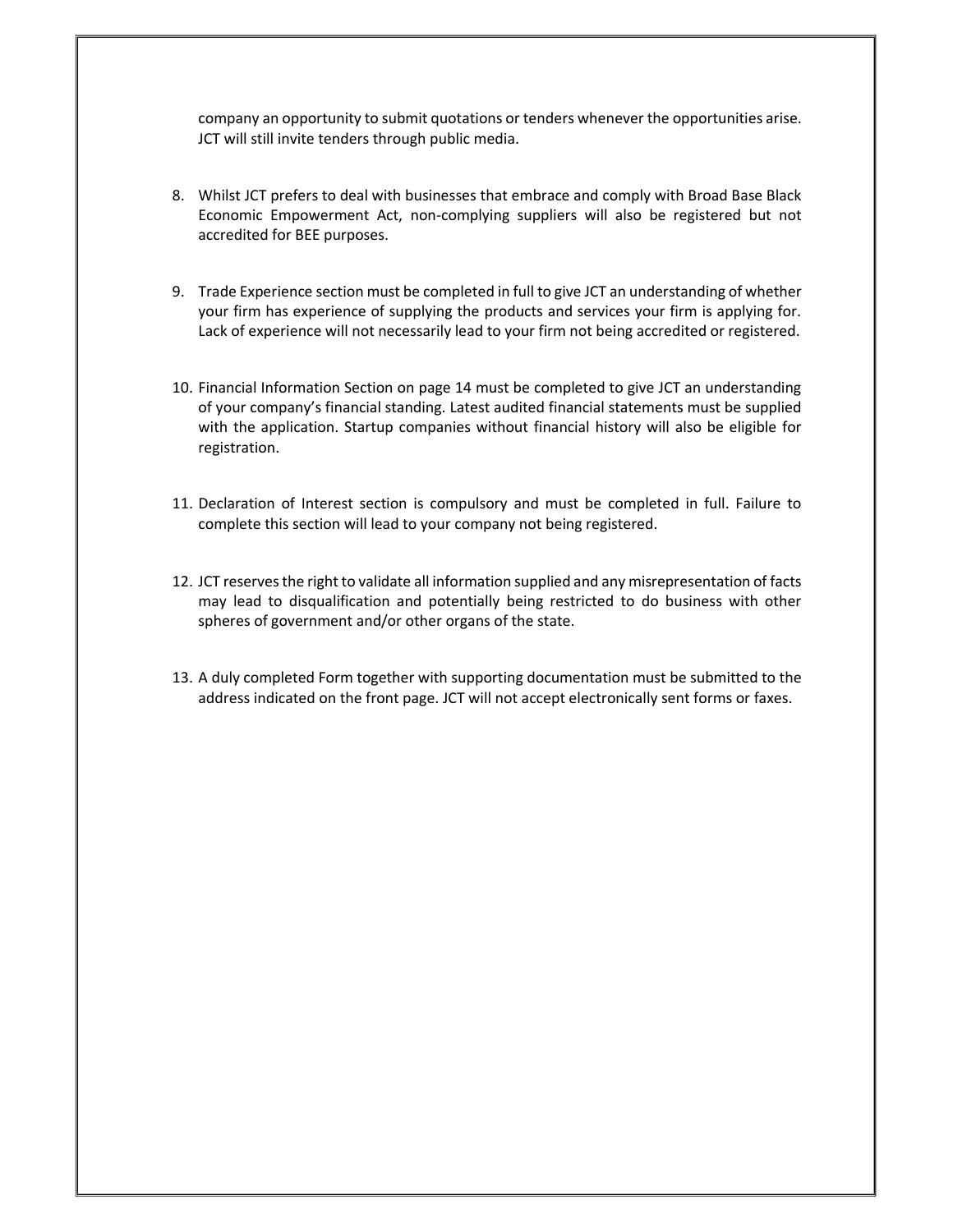### **REQUIRED DOCUMENTS**

| <b>DOCUMENTS</b>         | <b>BUSINESS TYPE</b>     |                          |                         |                            |                         |                          |                            |  |  |
|--------------------------|--------------------------|--------------------------|-------------------------|----------------------------|-------------------------|--------------------------|----------------------------|--|--|
| <b>REQUIRED</b>          | Sole Proprietor          | <b>Close Corporation</b> | Partnership             | Company                    | <b>Business Trust</b>   | Non-Profit               |                            |  |  |
|                          |                          |                          |                         | Public/Private             |                         | Organisation (NPO)       |                            |  |  |
| Company                  | N/A                      | Certificate of           | Duly signed partnership | Certificate of CM2C &      | Deed of Trust           | Certificate of           | <b>Registrar of Close</b>  |  |  |
| Registration             |                          | CK1/CK2                  | agreement               | Auditors                   | Agreement               | Section 21               | <b>Corporations &amp;</b>  |  |  |
| (Certified Copies)       |                          | incorporation            |                         | <b>Confirmation Letter</b> |                         |                          | <b>Companies</b>           |  |  |
| Proof Of Ownership       | Copy of ID               | Membership /             | Duly signed partnership | Shareholding CM2C &        | Trust Deed, Power of    | Auditor's Letter         | <b>Registrar of Close</b>  |  |  |
|                          | (Certified)              | Shareholding             | agreement               | shareholder                | Attorney &              |                          | <b>Corporations &amp;</b>  |  |  |
|                          |                          | CK1/CK2                  |                         | <b>Agreement Auditors</b>  | Beneficiaries and       |                          | <b>Companies</b>           |  |  |
|                          |                          |                          |                         | <b>Confirmation Letter</b> | <b>Trustees</b>         |                          |                            |  |  |
| Latest Rates &           | Supply latest            | Supply latest            | Supply latest certified | Supply latest certified    | Supply latest certified | Supply latest            | City of                    |  |  |
| Taxes Statement Or       | certified copy           | certified copy           | copy                    | copy                       | copy                    | certified copy           | Johannesburg/local         |  |  |
| Lease Agreement          |                          |                          |                         |                            |                         |                          | authority if not           |  |  |
| (Municipal Account)      |                          |                          |                         |                            |                         |                          | based in                   |  |  |
|                          |                          |                          |                         |                            |                         |                          | Johannesburg               |  |  |
| Proof Of Banking         | Letter from bank         | Letter from bank         | Letter from bank        | Letter from bank           | Letter from bank        | Letter from bank         | <b>Branch of bank</b>      |  |  |
|                          | confirming               | confirming               | confirming signatories  | confirming                 | confirming              | confirming               | where account is           |  |  |
|                          | signatories              | signatories              |                         | signatories                | signatories             | signatories              | held                       |  |  |
| <b>Original Tax</b>      | For the owner of         | For the company          | For the partnership     | For the company            | For the trust           | For the NPO/Proof        | <b>Receiver of</b>         |  |  |
| Clearance                | business                 |                          |                         |                            |                         | of Exemption             | <b>Revenue (SARS)</b>      |  |  |
| Certificate              |                          |                          |                         |                            |                         |                          |                            |  |  |
| <b>VAT 103</b>           | If applicable -for       | If registered for VAT    | If registered for VAT   | If registered for VAT      | If registered for VAT   | If registered for VAT    | <b>Receiver of</b>         |  |  |
| Registration             | security industry        |                          |                         |                            |                         |                          | <b>Revenue (SARS)</b>      |  |  |
| Workman's                | Latest proof of          | Latest proof of          | Latest proof of payment | Latest proof of            | Latest proof of         | Latest proof of          | Department of              |  |  |
| Compensation             | payment                  | payment                  |                         | payment                    | payment                 | payment                  | Labour                     |  |  |
| Proof Of                 | If applicable            | If applicable            | If applicable           | If applicable              | If applicable           | If applicable            | <b>Industry Regulatory</b> |  |  |
| <b>Registration To A</b> |                          |                          |                         |                            |                         |                          | <b>Authority</b>           |  |  |
| <b>Statutory Body</b>    |                          |                          |                         |                            |                         |                          |                            |  |  |
| <b>Regulating Your</b>   |                          |                          |                         |                            |                         |                          |                            |  |  |
| Industry                 |                          |                          |                         |                            |                         |                          |                            |  |  |
| Certified Copy Of ID     | Clear copy of            | Clear copy of            | Clear copy of Identity  | Clear copy of Identity     | Clear copy of Identity  | Clear copy of            |                            |  |  |
|                          | <b>Identity Document</b> | <b>Identity Document</b> | Document                | Document                   | Document                | <b>Identity Document</b> |                            |  |  |
| <b>Compensation For</b>  | Certified copy           | Certified copy           | Certified copy          | Certified copy             | Certified copy          | Certified copy           |                            |  |  |
| Occupational             |                          |                          |                         |                            |                         |                          |                            |  |  |
| <b>Injuries And</b>      |                          |                          |                         |                            |                         |                          |                            |  |  |
| Diseases Certificate     |                          |                          |                         |                            |                         |                          |                            |  |  |
| <b>BBBEE Certificate</b> | Certified copy           | Certified copy           | Certified copy          | Certified copy             | Certified copy          | Certified copy           |                            |  |  |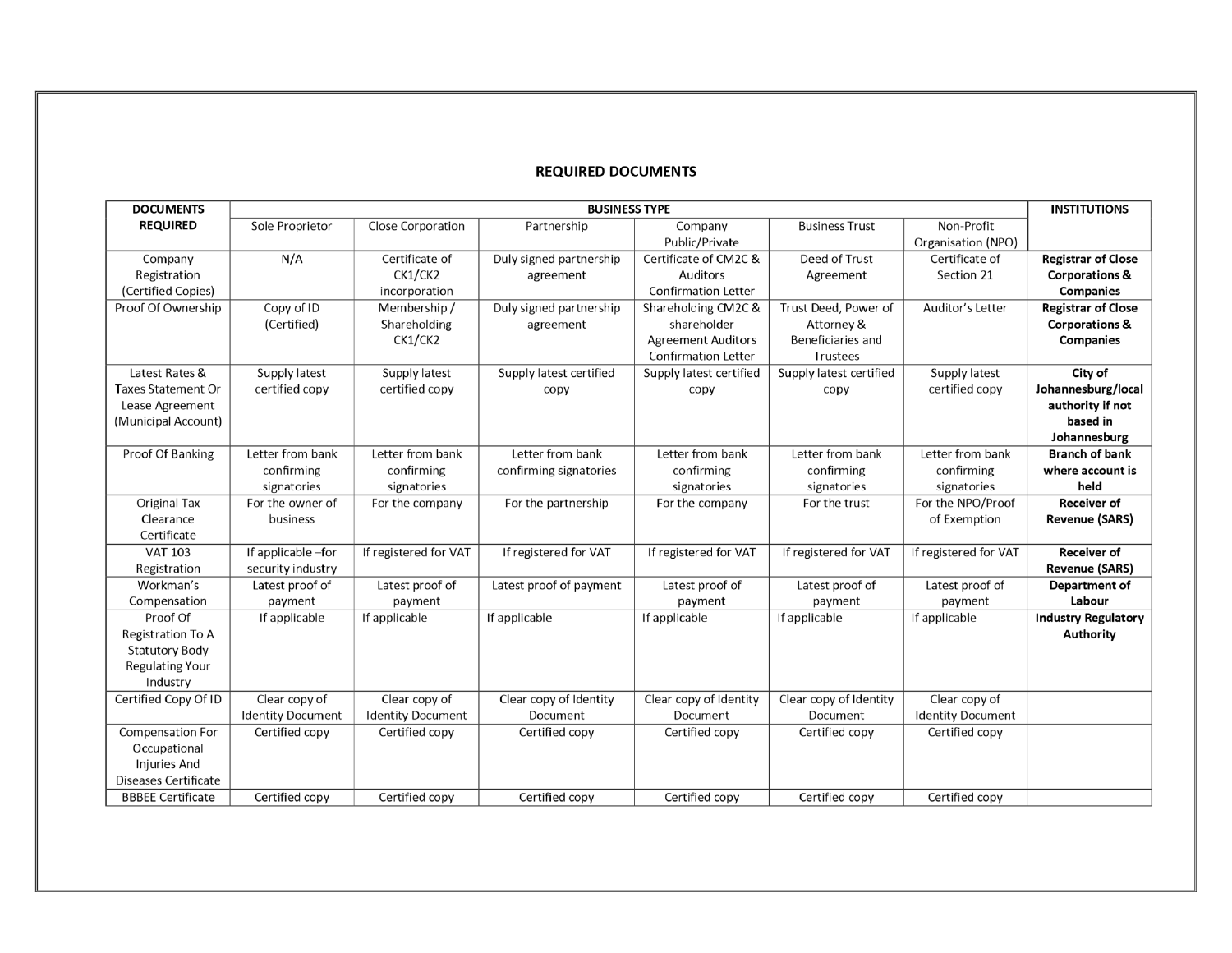## **SUPPLIER REGISTRATION APPLICATION**

| <b>Registered Business Name:</b>           |  |
|--------------------------------------------|--|
| <b>Trading Name:</b>                       |  |
| Type of firm:                              |  |
| <b>Business Registration Number:</b>       |  |
|                                            |  |
| Tax Clearance Certificate Attached: YES/NO |  |
|                                            |  |

## **BUSINESS ADDRESS**

**Physical address:** 

| <b>Postal Address:</b> |  |
|------------------------|--|
|                        |  |
|                        |  |
|                        |  |

## **BANKING DETAILS**

|                               | Type of Account (e.g. Cheque): |  |
|-------------------------------|--------------------------------|--|
| <b>Account Holder's Name:</b> |                                |  |

**…………………………………………………………………………………………………………………** 

# **PRINCIPAL BUSINESS ACTIVITIES**

**Nature of Business:** 

**……………………………………………………………………………………………………….……………….** 

#### **Number of years in business:**

**………………………………………………………………………………………………………….**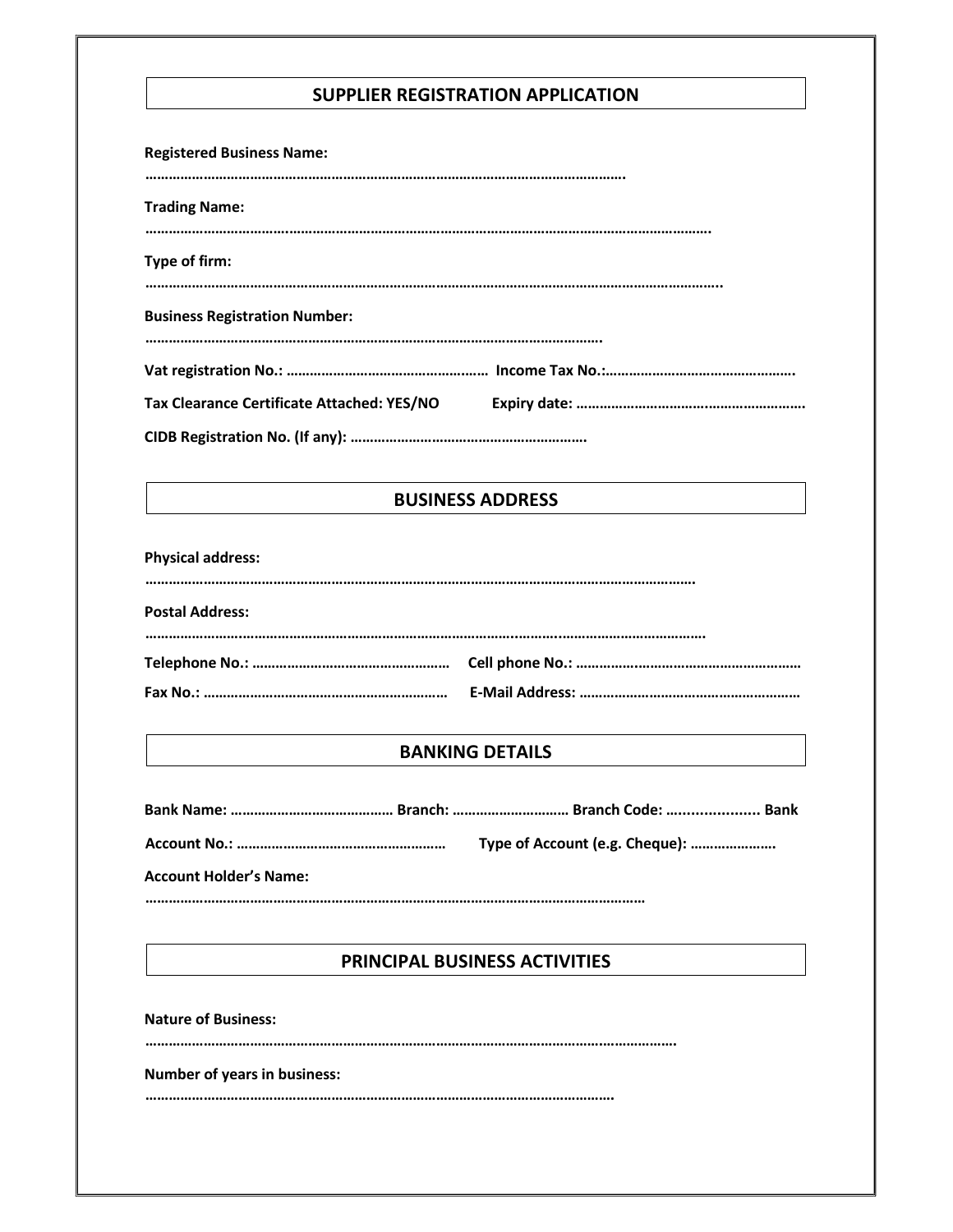# **Compliance to statutory requirements: (please confirm all applicable boxes)**

| <b>Income</b> | <b>VAT</b> | <b>PAYE</b> | UIF Reg. | <b>WCA</b> | <b>CIDB</b> | <b>SKILLS</b> | <b>MUNICIPAL</b> |
|---------------|------------|-------------|----------|------------|-------------|---------------|------------------|
| tax           | Reg.       | Reg.        |          | (COID)     | Reg.        | <b>LEVY</b>   | <b>RATES</b>     |
|               |            |             |          |            |             |               |                  |

# **LIST OF PRODUCTS AND SERVICES**

| <b>Tick</b> | <b>Product / Service Name</b>                    | <b>Tick</b> | <b>Product / Service Name</b>                            |
|-------------|--------------------------------------------------|-------------|----------------------------------------------------------|
|             | Alarms                                           |             | First Aid Equipment & Supplies                           |
|             | Accommodation                                    |             | <b>Flooring Contractors</b>                              |
|             | Accounting & Bookkeeping Services                |             | Foodstuffs & Beverages                                   |
|             | Advertising                                      |             | Furniture                                                |
|             | Air Conditioning Systems & Repairs               |             | Garden Services, Equipment &<br>Supplies                 |
|             | Appliances Domestic & Industrial                 |             | Gas & Equipment                                          |
|             | Archiving Services & Systems                     |             | <b>Haalal Caterers</b>                                   |
|             | Audio & Visual Equipment                         |             | Hand Tools, Screwing & Cutting<br>Tools                  |
|             | Audio & Visual Equipment Repairs And<br>Services |             | <b>Office Machines &amp; Instruments</b>                 |
|             | Badges: Conference, Embroidered, Metal           |             | Paint Supplies & Accessories                             |
|             | Barcoding Software & Printers                    |             | <b>Partitioning Contractors</b>                          |
|             | <b>Batteries</b>                                 |             | <b>Pest Control Services</b>                             |
|             | <b>Building Materials &amp; Supplies</b>         |             | Photographic Equipment &<br>Services                     |
|             | Carpets, Curtaining & Soft Furnishings & Blinds  |             | <b>Plant Hire</b>                                        |
|             | Cartridges                                       |             | <b>Plastic Materials &amp; Products</b>                  |
|             | <b>Catering Equipment Hire</b>                   |             | Postal & Courier Services                                |
|             | Chemicals                                        |             | Printing & Accessories                                   |
|             | <b>Cleaning Equipment &amp; Materials</b>        |             | Protective Clothing & Equipment                          |
|             | <b>Communication Equipment</b>                   |             | <b>Scaffolding Services</b>                              |
|             | Computers, Hardware, Software & Systems          |             | Security & Access Control<br>Services                    |
|             | <b>Concrete Products</b>                         |             | <b>Shop Fitters</b>                                      |
|             | Conference / Promotional Materials               |             | Signage / Signs                                          |
|             | <b>Containers &amp; Packaging</b>                |             | Signs, Nameplates & Number<br>Plates                     |
|             | Coolers & Cooling Equipment                      |             | Soaps, Polishes, Cleaners &<br><b>Cleaning Materials</b> |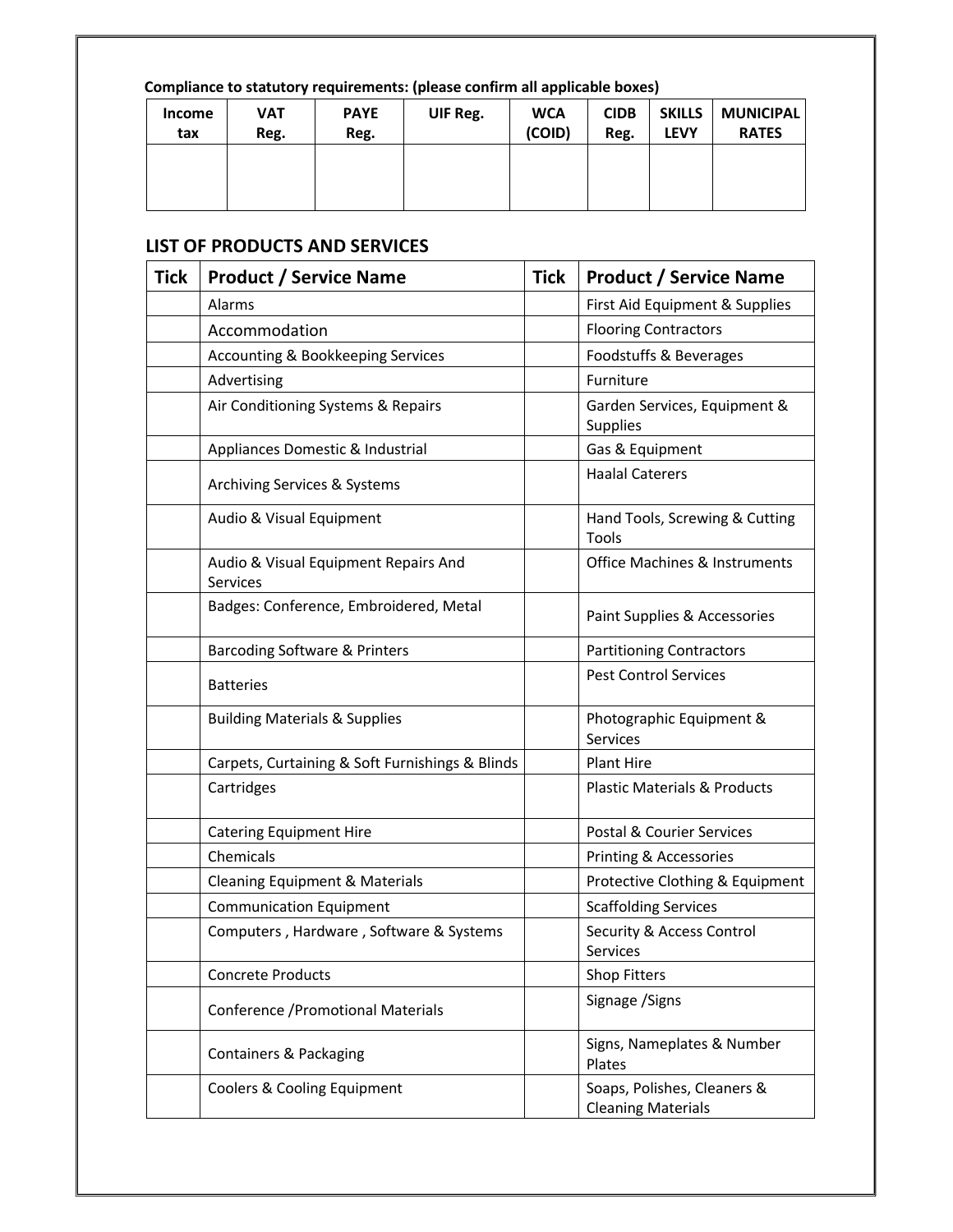| Detergents, Disinfectants, Deodorants | Stationery                                 |
|---------------------------------------|--------------------------------------------|
| <b>Drain Cleaning Services</b>        | Storage Services & Facilities              |
| Electrical Equipment & Materials      | Telephone & Telecommunication<br>Equipment |
| Electronics                           | <b>Transport Services</b>                  |
| <b>Firefighting Equipment</b>         | <b>Window Fittings &amp; Glass</b>         |

## **TRADE INFORMATION**

Do you have any previous contract work or tendering experience? **YES/NO** 

If yes, please complete the fields below. List the last contracts awarded to you (the tendering business) or previous experience with other business related to this type of work or supply.

### **1. Name relevant trade references of previous projects or suppliers you have dealt with:**

| <b>Company Name</b> | <b>Contact</b><br><b>Number</b> | <b>Contact Person</b> | <b>Number</b><br>of years | <b>Email address</b> | <b>Value</b><br>business (rands) |
|---------------------|---------------------------------|-----------------------|---------------------------|----------------------|----------------------------------|
|                     |                                 |                       |                           |                      |                                  |
|                     |                                 |                       |                           |                      |                                  |
|                     |                                 |                       |                           |                      |                                  |
|                     |                                 |                       |                           |                      |                                  |

## **2. Total number of years the firm has been in business: …………………………………….**

### **SMME STATUS OF YOUR ENTERPRISE:**

- **Please use this table to determine the SMME Status of your enterprise**
- **Please tick the relevant box in each column**

| Sector                             | <b>FULL TIME PAID EMPLOYEES</b> |              |                             |              | <b>ANNUAL TURNOVER (MILLIONS)</b> |                |                             |              | <b>TOTAL</b><br><b>GROSS</b><br><b>ASSET</b><br><b>VALUE</b><br>(PROPERTY EXCLUDED)(MILLIONS) |                |                             |              |
|------------------------------------|---------------------------------|--------------|-----------------------------|--------------|-----------------------------------|----------------|-----------------------------|--------------|-----------------------------------------------------------------------------------------------|----------------|-----------------------------|--------------|
|                                    | <b>MEDIUM</b>                   | <b>SMALL</b> | <b>VERY</b><br><b>SMALL</b> | <b>MICRO</b> | <b>MEDIUM</b>                     | <b>SMALL</b>   | <b>VERY</b><br><b>SMALL</b> | <b>MICRO</b> | <b>MEDIUM</b>                                                                                 | <b>SMALL</b>   | <b>VERY</b><br><b>SMALL</b> | <b>MICRO</b> |
| <b>Agriculture</b>                 | 100                             | 50           | 10                          | 5            | 4                                 | $\overline{2}$ | 0.4                         | 0.15         | 4                                                                                             | $\overline{2}$ | 0.4                         | 0.1          |
| Mining &<br>Quarrying              | 200                             | 50           | 20                          | 5            | 30                                | 7.5            | 3                           | 0.15         | 18                                                                                            |                | 1.8                         | 0.1          |
| <b>Manufacturing</b>               | 200                             | 50           | 20                          | 5            | 40                                | 10             | 4                           | 0.15         | 15                                                                                            |                | 1.5                         | 0.1          |
| Construction                       | 200                             | 50           | 20                          | 5            | 20                                | 5              | $\mathbf{2}$                | 0.15         | 4                                                                                             |                | 0.4                         | 0.1          |
| <b>Retail &amp; Motor</b><br>Trade | 100                             | 50           | 10                          | 5            | 30                                | 15             | 3                           | 0.15         | 5                                                                                             |                | 0.5                         | 0.1          |
| <b>Wholesale Trade</b>             | 100                             | 50           | 10                          | 5            | 50                                | 25             | 5                           | 0.15         | 8                                                                                             |                | 0.5                         | 0.1          |
| Catering &<br>Accommodation        | 100                             | 50           | 10                          | 5            | 10                                | 5              | 1                           | 0.15         | $\overline{2}$                                                                                |                | 0.2                         | 0.1          |
| Transport,<br>Storage              | 100                             | 50           | 10                          | 5            | 20                                | 10             | $\mathbf{2}$                | 0.15         | 5                                                                                             |                | 0.5                         | 0.1          |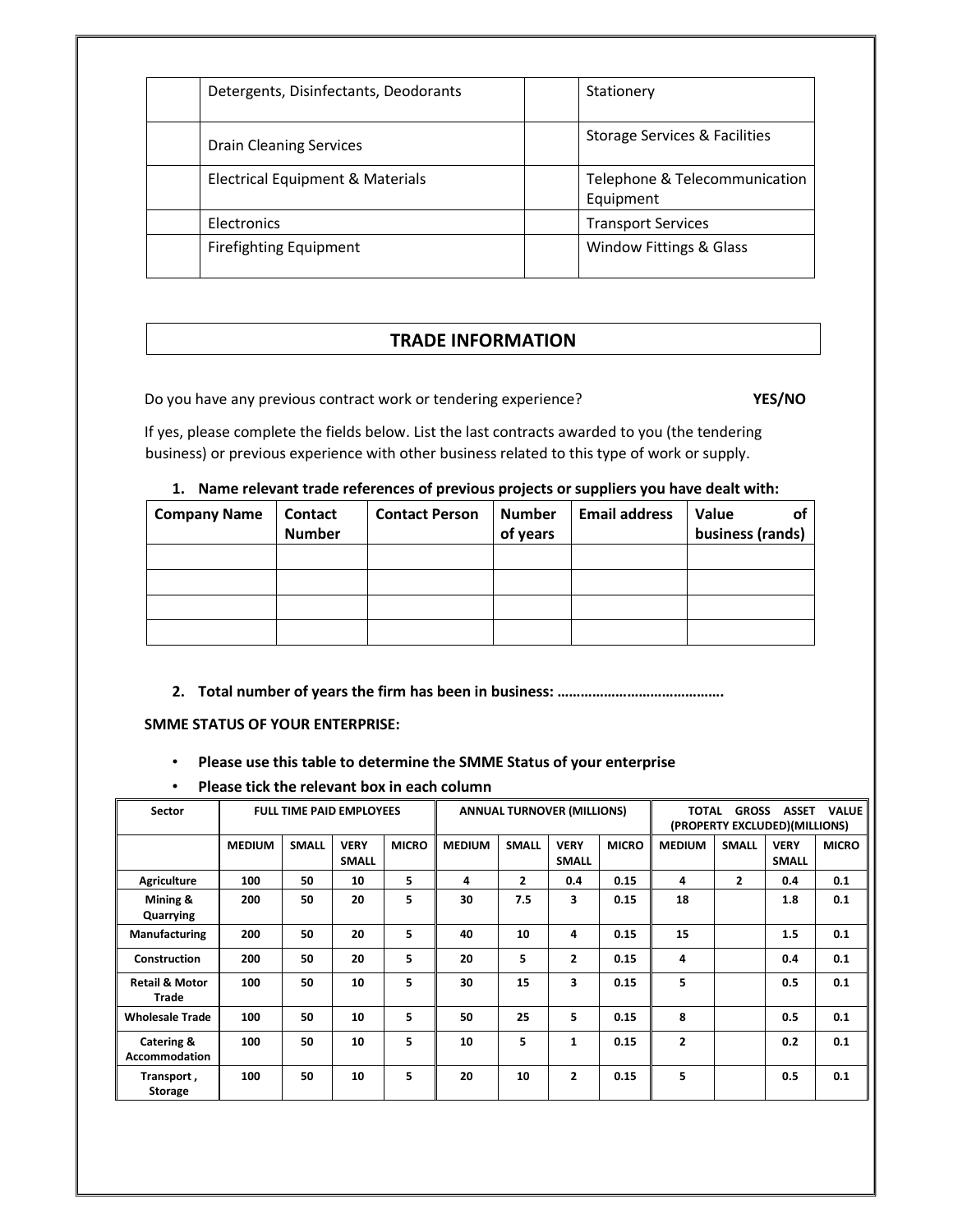| Finance &<br><b>Business</b><br><b>Services</b>  | 100 | 50 | 10 | 5 | 20 | 10 | $\overline{2}$ | 0.15 | 4            |     | 0.4 | 0.1 |
|--------------------------------------------------|-----|----|----|---|----|----|----------------|------|--------------|-----|-----|-----|
| Repair / Allied<br><b>Services</b>               | 100 | 50 | 10 | 5 | 30 | 15 | 3              | 0.15 | 5            |     | 0.5 | 0.1 |
| <b>Communications</b>                            | 100 | 50 | 10 | 5 | 20 | 10 | $\overline{2}$ | 0.15 | 5            |     | 0.5 | 0.1 |
| <b>Other Trade</b>                               | 100 | 50 | 10 | 5 | 10 | 5  | $\mathbf{1}$   | 0.15 | $\mathbf{2}$ |     | 0.2 | 0.1 |
| <b>Commercial</b><br>Agents                      | 100 | 50 | 10 | 5 | 50 | 25 | 5              | 0.15 | 8            |     | 0.5 | 0.1 |
| <b>Community &amp;</b><br><b>Social Services</b> | 100 | 50 | 10 | 5 | 10 | 5  | 1              | 0.15 | 5            |     | 0.5 | 0.1 |
| <b>Personal Services</b>                         | 100 | 50 | 10 | 5 | 10 | 5  | 1              | 0.15 | 5            | 2.5 | 0.5 | 0.1 |

#### **SMME STATUS OF YOUR ENTERPRISE: (Please tick the relevant box)**

### **(ACCORDING TO SMME table) (Compulsory)**

| <b>Micro</b>      |  |
|-------------------|--|
| <b>Very Small</b> |  |
| Small             |  |
| <b>Medium</b>     |  |
| Large             |  |

## **Points awarded for B-BBEE Status Level of Contribution**

In terms of Regulation 5 (2) and 6 (2) of the Preferential Procurement Regulations, preference points must be awarded to a bidder for attaining the B-BBEE status level of contribution in accordance with the table below:

| <b>B-BBEE Status Level</b><br>of Contributor | <b>Number of points</b><br>(90/10 system) | <b>Number of points</b><br>(80/20 system) |
|----------------------------------------------|-------------------------------------------|-------------------------------------------|
| 1                                            | 10                                        | 20                                        |
| $\overline{2}$                               | 9                                         | 18                                        |
| 3                                            | 8                                         | 16                                        |
| 4                                            | 5                                         | 12                                        |
| 5                                            | 4                                         | 8                                         |
| 6                                            | 3                                         | 6                                         |
| 7                                            | 2                                         | 4                                         |
| 8                                            | 1                                         | 2                                         |
| Non-compliant<br>contributor                 | n                                         |                                           |

Bidders who qualify as EMEs in terms of the B-BBEE Act must submit a certificate issued by an

Accounting Officer as contemplated in the CCA or a Verification Agency accredited by SANAS or a Registered Auditor. Registered auditors do not need to meet the prerequisite for IRBA's approval for the purpose of conducting verification and issuing EMEs with B-BBEE Status Level Certificates.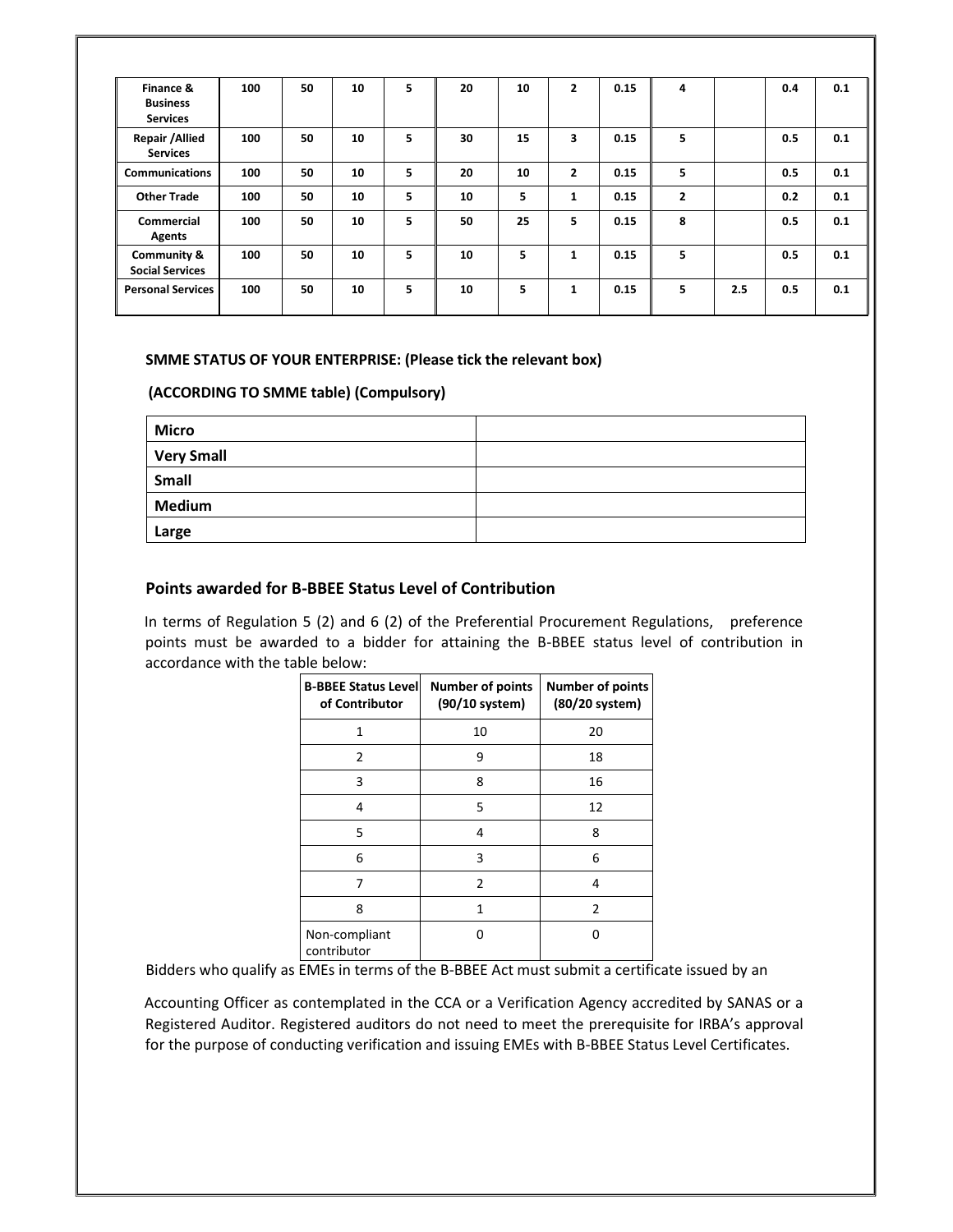Bidders other than EMEs must submit their original and valid B-BBEE status level verification certificate or a certified copy thereof, substantiating their B-BBEE rating issued by a Registered Auditor approved by IRBA or a Verification Agency accredited by SANAS.

A trust, consortium or joint venture, will qualify for points for their B-BBEE status level as a legal entity, provided that the entity submits their B-BBEE status level certificate.

A trust, consortium or joint venture will qualify for points for their B-BBEE status level as an unincorporated entity, provided that the entity submits their consolidated B-BBEE scorecard as if they were a group structure and that such a consolidated B-BBEE scorecard is prepared for every separate bid.

Tertiary institutions and public entities will be required to submit their B-BBEE status level certificates in terms of the specialized scorecard contained in the B-BBEE Codes of Good Practice.

A person will not be awarded points for B-BBEE status level if it is indicated in the bid documents that such a bidder intends sub-contracting more than 25% of the value of the contract to any other enterprise that does not qualify for at least the points that such a bidder qualifies for, unless the intended sub-contractor is an EME that has the capability and ability to execute the sub- contract

A person awarded a contract may not sub-contract more than 25% of the value of the contract to any other enterprise that does not have an equal or higher B-BBEE status level than the person concerned, unless the contract is sub-contracted to an EME that has the capability and ability to execute the sub-contract.

| <b>Exempted Micro</b><br><b>Enterprise (EME)</b> | Any enterprise with annual Total Revenue of R5 million<br>or less qualifies as an Exempted Micro-Enterprise (EME).<br>A start-up enterprise must be measured as an Exempted<br>Micro-Enterprise for the first year following its formation<br>or incorporation. |  |
|--------------------------------------------------|-----------------------------------------------------------------------------------------------------------------------------------------------------------------------------------------------------------------------------------------------------------------|--|
| <b>Qualifying small</b><br>enterprise (QSE)      | Any enterprise with annual Total<br>Revenue of betweenR5 million and R 35 million qualifies<br>as a Qualifying Small Enterprise.                                                                                                                                |  |
| <b>Enterprise 50% or</b><br>more black owned     | Indicate if your enterprise is 50% or more black owned<br>(provide % of shareholding)                                                                                                                                                                           |  |
| Enterprise 30% or<br>more black women<br>owned   | Indicate if your enterprise is 30% or more black women<br>owned (provide % of shareholding)                                                                                                                                                                     |  |

#### **(Please mark with an X for your B-BBEE credentials)**

| I /We confirm that the information provided is correct as at this date: |           |                    |      |  |  |
|-------------------------------------------------------------------------|-----------|--------------------|------|--|--|
| <b>Name</b>                                                             | Signature | <b>Designation</b> | Date |  |  |
|                                                                         |           |                    |      |  |  |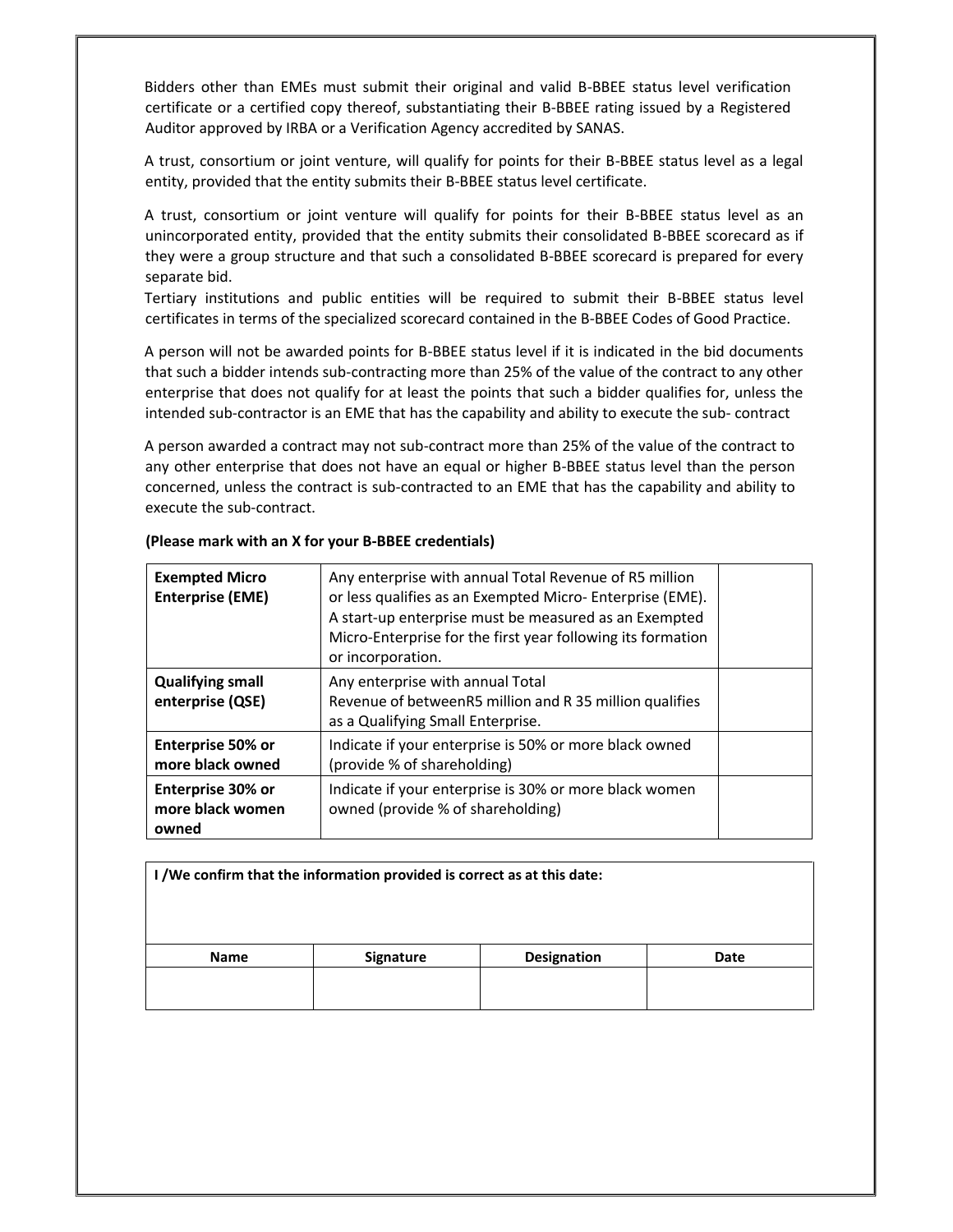## **MUNICIPAL FINANCE MANAGEMENT ACT COMPLIANCE (MBD4)**

## **DECLARATION OF INTEREST**

The following particulars must be furnished. In the case of a joint venture, **separate** enterprise questionnaires in respect of each partner must be completed and submitted.

#### **Record in the service of the state**

Indicate by marking the relevant boxes with a cross, if any sole proprietor, partner in a partnership or director, manager, principal shareholder or stakeholder in a company or close corporation is currently or has been within the last 12 months in the service of any of the following:

| A member of any municipal council; a<br>member of any provincial legislature; a<br>member of the National Assembly or<br>the Finance National Council of<br>Province | an employee of any provincial<br>Department, national or provincial<br>public entity or constitutional<br>institution within the meaning of the<br>Public Management Act, 1999 (Act 1<br>of 1999) |
|----------------------------------------------------------------------------------------------------------------------------------------------------------------------|---------------------------------------------------------------------------------------------------------------------------------------------------------------------------------------------------|
| a member of the board of directors of<br>any national municipal entity                                                                                               | a member of an accounting authority of<br>$\blacksquare$<br>any or provincial public entity                                                                                                       |
| an official of any municipality or<br>$\overline{\phantom{0}}$<br>municipal entity                                                                                   | an employee of Parliament or a provincial<br>legislature                                                                                                                                          |

If any of the above boxes are marked, disclose the following:

| Name of sole proprietor, partner,                          | Name of institution, public                          | Status of service (tick<br>appropriate column |                          |  |
|------------------------------------------------------------|------------------------------------------------------|-----------------------------------------------|--------------------------|--|
| director, manager, principal<br>shareholder or stakeholder | office, board or organ of<br>state and position held | Current                                       | within last 12<br>months |  |
|                                                            |                                                      |                                               |                          |  |
|                                                            |                                                      |                                               |                          |  |
|                                                            |                                                      |                                               |                          |  |
|                                                            |                                                      |                                               |                          |  |

\*insert separate page if necessary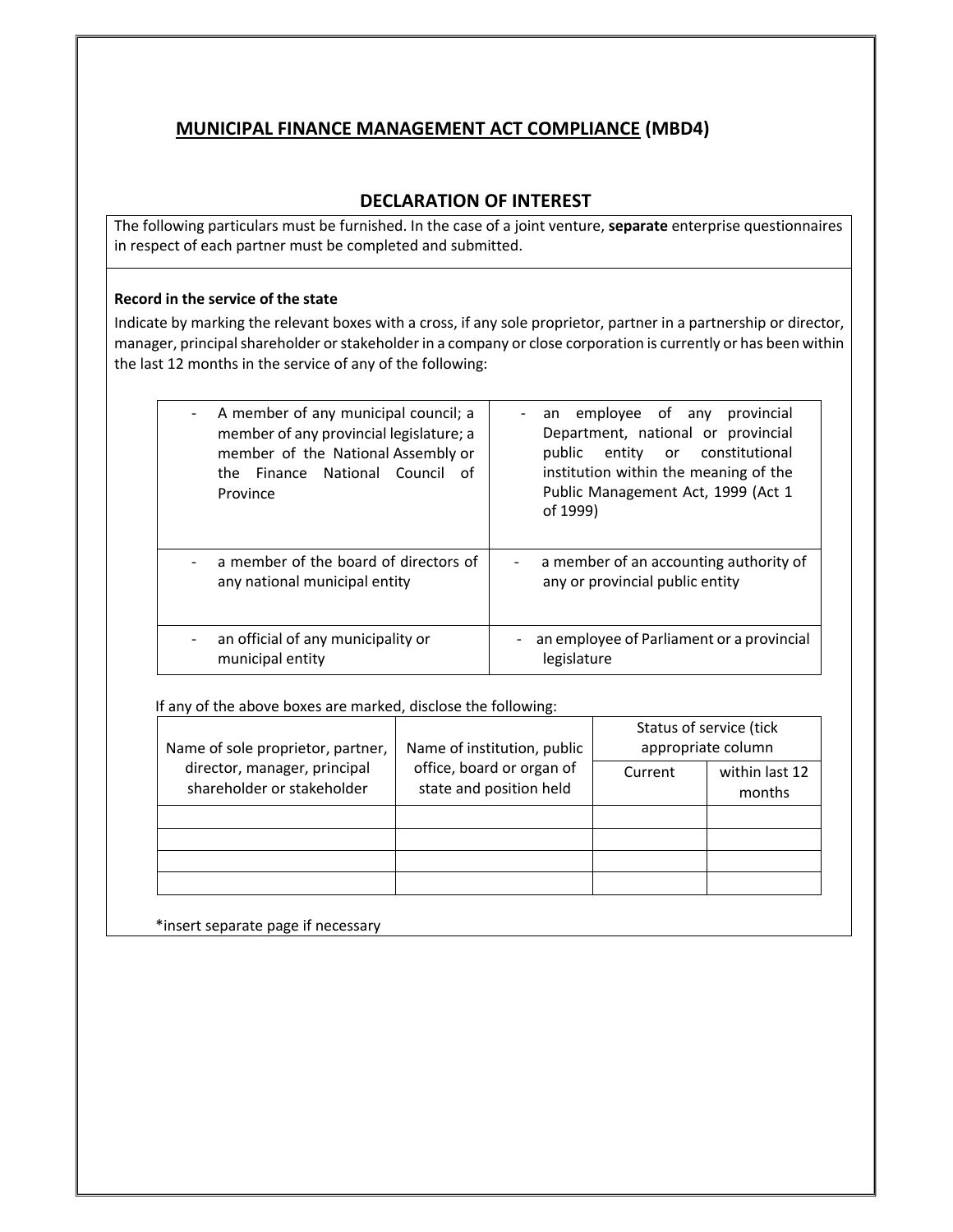#### **Record of spouses , children and parents in the service of the state**

Indicate by marking the relevant boxes with a cross, if any spouse, child or parent of a sole proprietor, partner in a partnership or director, manager, principal shareholder or stakeholder in a company or close corporation is currently or has been within the last 12 months been in the service of any of the following:

| A member of any municipal council; a<br>member of any provincial legislature; a<br>member of the National Assembly or<br>the Finance National Council of Province | employee of any<br>provincial<br>an<br>Department, national or provincial public<br>entity or constitutional institution within<br>the meaning of the Public Management<br>Act, 1999 (Act 1 of 1999) |  |
|-------------------------------------------------------------------------------------------------------------------------------------------------------------------|------------------------------------------------------------------------------------------------------------------------------------------------------------------------------------------------------|--|
| a member of the board of directors of any<br>national municipal entity                                                                                            | a member of an accounting authority of any<br>or provincial public entity                                                                                                                            |  |
| an official of any municipality or<br>municipal entity                                                                                                            | an employee of Parliament or<br>a<br>provincial legislature                                                                                                                                          |  |

#### **If any of the above boxes are marked, disclose the following:**

| Name of spouse, child or | Name of institution,<br>public office, board or<br>organ of state and<br>position held | Status of service (tick<br>appropriate column |                          |  |
|--------------------------|----------------------------------------------------------------------------------------|-----------------------------------------------|--------------------------|--|
| parent                   |                                                                                        | Current                                       | within last 12<br>months |  |
|                          |                                                                                        |                                               |                          |  |
|                          |                                                                                        |                                               |                          |  |
|                          |                                                                                        |                                               |                          |  |
|                          |                                                                                        |                                               |                          |  |

#### \*insert separate page if necessary

The undersigned, who warrants that he / she is duly authorised to do so on behalf of the enterprise:

| authorizes the Employer to obtain a tax clearance certificate from the South African Revenue Services |
|-------------------------------------------------------------------------------------------------------|
| that my / our tax matters are in order;                                                               |

- (ii) confirms that the neither the name of the enterprise or the name of any partner, manager, director or other person, who wholly or partly exercises, or may exercise, control over the enterprise appears on the Register of Tender Defaulters established in terms of the Prevention and Combating of Corrupt Activities Act of 2004;
- (iii) confirms that no partner, member, director or other person, who wholly or partly exercises, or may exercise, control over the enterprise appears, has within the last five years been convicted of fraud or corruption;
- (iv) confirms that I / we are not associated, linked or involved with any other tendering entities submitting tender offers and have no other relationship with any of the tenderers or those responsible for compiling the scope of work that could cause or be interpreted as a conflict of interest; and
- (v) Confirms that the contents of this questionnaire are within my personal knowledge and are to the best of my belief both true and correct.

| Signed |  |
|--------|--|
|        |  |
|        |  |